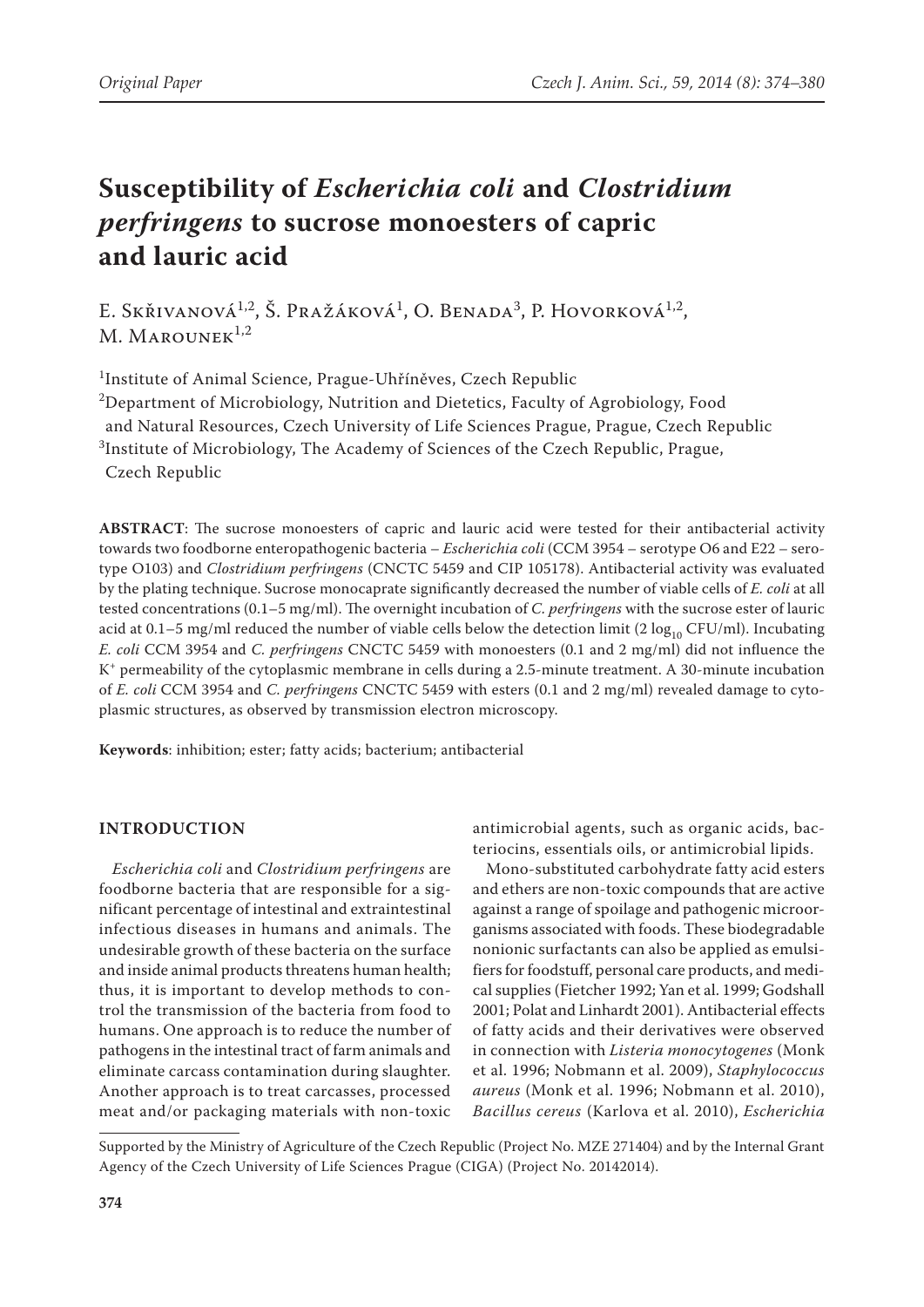*coli* (Smith et al. 2008; Karlova et al. 2010), and various food spoilage microorganisms (Yang et al. 2003; Nobmann et al. 2009; Polakova et al. 2010). Contrary to the evaluation of the effect of free fatty acids or their monoglycerides studied extensively in the past (anticlostridial effect observed for example by Timbermont et al. 2010), no study on the effect of sucrose monolaurate on *Clostridium perfringens*  has been conducted.

Microorganisms differ in their susceptibility to carbohydrate fatty acid derivatives, and Grampositive bacteria were found to be more susceptible than Gram-negatives (Smith et al. 2008; Nobmann et al. 2009; Karlova et al. 2010). The antimicrobial activity of carbohydrate fatty acid derivatives depends on both the carbohydrate moiety (Smith et al. 2008; Nobmann et al. 2009) and the carbon chain length (Smith et al. 2008; Polakova et al. 2010).

The mechanism of the antibacterial action of fatty acids and their derivatives seems to be complex; however, the bacterial membrane is considered to be the prime target of their activity (Desbois and Smith 2010). At higher concentrations, free fatty acids are believed to work as detergents, and they are able to solubilize the membrane to such an extent that various membrane proteins of larger sections of the lipid bilayer are released. The key antibacterial effect of fatty acids related to bacterial membranes is most likely the interference with the electron transport chain and the disruption of oxidative phosphorylation (Sheu and Freese 1972; Galbraith and Miller 1973; Boyaval et al. 1995; Wojtczak and Więckowski 1999). Other hypotheses proposed include cell lysis, inhibition of enzyme activity, impairment of nutrient uptake, and generation of toxic peroxidation and autooxidation products (reviewed by Desbois and Smith 2010).

The aim of the present study was to determine the antimicrobial activity of sucrose monoesters of capric and lauric acid (EC<sub>10</sub> and EC<sub>12</sub>, respectively) against *E. coli* and *C. perfringens*. The mode of the antimicrobial action of carbohydrate fatty acid derivatives has not been fully elucidated. Thus, the effect of these compounds on potassium leakage from bacterial cells and the ultrastructure of bacterial cells, as determined by transmission electron microscopy, were investigated.

#### **MATERIAL AND METHODS**

*Organisms and culture conditions***.** Two strains of *Escherichia coli* (CCM 3954 and E22) and two strains of *Clostridium perfringens* (CNCTC 5459 and CIP 105178) were used in all experiments. *E. coli* CCM 3954 (ATCC 25922, serotype O6) was obtained from the Czech Collection of Microogranisms (Czech Republic), and strain E22 (enteropathogenic *E. coli*, serotype O103) was kindly provided by Dr. Alain Milon from the University of Toulouse (France). The former strain is a reference strain for testing antimicrobials, and the later strain is a clinical isolate. *C. perfringens* CNCTC 5459 was obtained from the Czech National Collection of Type Cultures (National Institute of Public Health, Czech Republic), and strain CIP 105178 was obtained from Institut Pasteur (The Biological Resource Center of Institut Pasteur, France). Both strains were clinical isolates. Bacteria were grown in a medium containing (in mg/ml): glucose – 5, bactopeptone – 6, yeast extract – 3,  $K_2HPO_4.3H_2O - 5.9$ ,  $KH_2PO_4 - 4.5$ , NaHCO<sub>3</sub> – 3.0,  $(NH_4)_2SO_4 - 2.9$ , NaCl – 0.9, MgSO<sub>4</sub>.7H<sub>2</sub>O – 0.09, and CaCl<sub>2</sub> – 0.09. For *C. perfringens*, cysteine was added to the medium (0.5 mg/ml).

*Susceptibility of E. coli and C. perfringens to fatty acid sucrose esters***.** The growth medium was dispensed into gas-tight glass flasks containing EC<sub>10</sub> or EC<sub>12</sub> at 0, 0.1, 0.2, 0.5, 1, 2, 3, 4, and 5 mg/ml. Both fatty acid esters were purchased from Sigma Aldrich, spol. s r.o., Prague, Czech Republic. Flasks were filled with  $CO<sub>2</sub>$ , closed with rubber stoppers, and autoclaved at 120°C for 10 min. Samples were inoculated with solutions (0.5 ml of the solution containing approximately  $10^7$  cells/ml) of aforementioned strains of *E. coli* and *C. perfringens*. Each concentration (for each bacterium) was prepared in triplicate. Inoculated cultures were incubated in a shaking incubator at 37°C for 18 h. Together with the treated samples, a triplicate of inoculated controls was incubated (inoculated medium with no  $EC_{10}$  or  $EC_{12}$ ). After incubation, the samples were serially diluted (ten-fold dilution in a range of  $10^2 - 10^8$ ) and 0.1 ml of the dilution series was inoculated on agar plates (MacConkey or TSC agar). Both agar media were purchased in OXOID CZ s.r.o., Thermo Fisher Scientific, Brno, Czech Republic. Agar plates were incubated in an anaerobic atmosphere in the case of *C. perfringens*, using the AnaeroGen system (OXOID). After a 24-h incubation at 37°C, typical bacterial colonies were counted, and means and the standard deviation (SD) were calculated in CFU/ml. Differences between treated samples and non-treated controls were evaluated using the *t*-test.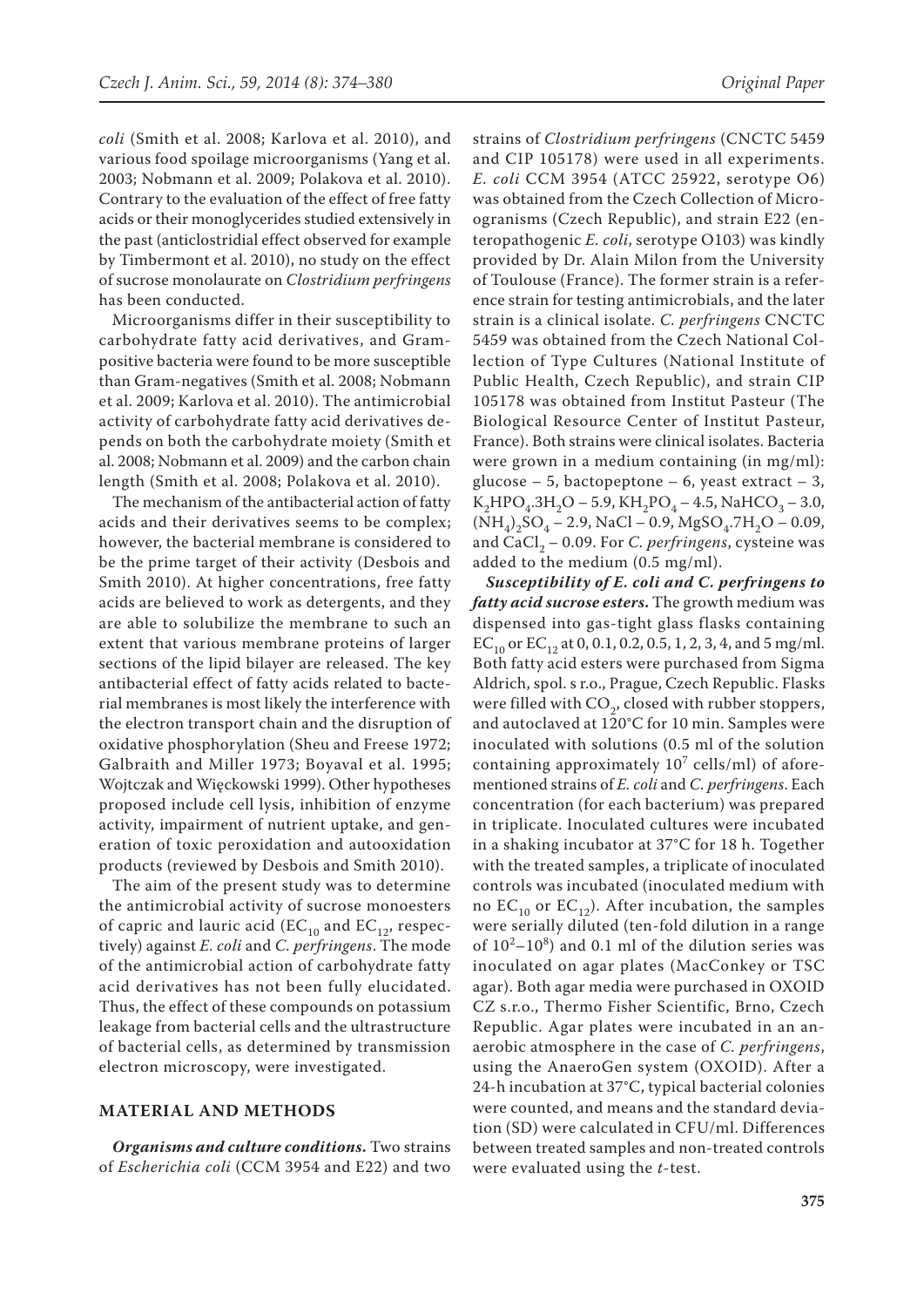*Determination of potassium release***.** To assess the effect of selected fatty acids and their sucrose esters on inner membrane permeability, the potassium efflux from cells of *E. coli* CCM 3954 and *C. perfringens* CNCTC 5459 was measured with a K<sup>+</sup> ion-selective electrode 20-19+ and an AgCl reference electrode 10-251 (2 Theta ASE, s.r.o., Český Těšín - Mosty, Czech Republic) according to the procedure described by Ohmizo et al. (2004). Fatty acids and their corresponding esters were tested at concentrations of 0.1 and 2 mg/ml. Cetyltrimethylammonium bromide (CTAB) at 0.25 mg/ml was used as a positive control to determine the 100% level of K+ efflux from bacteria. Potassium release was measured in real time as follows: after approximately 2 min of stabilization, the fatty acid ester was added to the solution, followed by 2.5 min of incubation. Next, CTAB was added to release the remaining K+ from bacterial cells. The suspension was incubated for another 3 min or until the values did not rise anymore. Values were automatically recorded every 3 s. The detailed description of this technique has already been used and published (Ohmizo et al. 2004; Molatova et al. 2010).

*Transmission electron microscopy***.** Fatty acid esters at 0.1 and 2 mg/ml were added to overnightgrown cultures of *E. coli* CCM 3954 or *C. perfringens* CNCTC 5459 and incubated at 37°C for 30 min. Samples were prepared for electron microscopy according to Skrivanova et al. (2006). Briefly, 1 ml samples (both treated samples and non-treated controls) were centrifuged at 2500 rpm for 2 min. The pellet was fixed for 1 h by 0.48 ml of 5% glutaraldehyde in 0.2M Na-cacodylate buffer (pH 7.4) and 0.48 ml of a solution of ruthenium red (0.15% in 0.2M Na-cacodylate buffer). After fixation the sample was centrifuged at 2500 rpm (700 *g*-force) for 2 min, the pellet was washed three times in 0.1M Na-cacodylate buffer (pH 7.4) and fixed for 4 h by 0.4 ml of 4%  $OsO<sub>4</sub>$  in 0.2M cacodylate buffer and 0.4 ml of ruthenium red solution (0.15% in 0.2M Na-cacodylate buffer). The sample was centrifuged and washed three times in 0.1M Nacacodylate buffer. The fixed cells were suspended in 1% agar at 37°C, small cubes of 1 mm size were cut with a blade after congelation, dehydrated in a graded series of ethanol, then passed through absolute acetone, and embedded in Vestopal W (Serva, Heidelberg, Germany). Ultrathin sections were cut with an ultramicrotome and examined by a Philips CM 100 transmission electron microscope

(TEM) (Philips EO, Eindhoven, the Netherlands) equipped with a Mega View II slow scan digital camera (Sis GmbH, Münster, Germany) at 80 kV. TEM images were recorded as a matrix of  $3 \times$ 2 frames (1280  $\times$  1024 pixels each) and stitched together using MIA module of AnalySis 3.2 (Version Build 788, 2003) software suit. For further image processing, shading correction and Digital Contrast Enhancement (DCE) modules were used. All chemicals for the sample preparation (if not otherwise specified), were purchased from Sigma Aldrich, spol. s r.o.

### **RESULTS AND DISCUSSION**

Medium-chain fatty acids and their monoacylglycerols are efficient antimicrobial agents in cultures of food-borne pathogens, spoilage bacteria, and fungi (Kabara et al. 1972). Medium-chain fatty acids are natural compounds of milk and colostrum. Among livestock, goat milk is a richer source of caproic, caprylic, and capric acids than the cow milk. The names of the acids are derived from the Latin word "capric", which pertains to goats (Marounek et al. 2012). In experiments with *E. coli*, the most efficient fatty acids were caprylic and capric acids (Marounek et al. 2003), whereas *C. perfringens* strains were susceptible to lauric acid and monolaurin (Skrivanova et al. 2006). Organic acids are traditional food preservatives (acetic, lactic, benzoic, and sorbic). Fatty acids and monoacylglycerols, however, often have an unpleasant taste, which prevents their use in the treatment of carcasses and processed meat. Sucrose esters of fatty acids tend not to have an unsavoury taste; thus, they are more suitable for food preservation. As the fatty acids and their monoglycerols, sucrose esters are also known as non-toxic compounds (Habulin et al. 2008).

*Susceptibility of E. coli and C. perfringens to fatty acid sucrose esters***.** The *in vitro* susceptibility of *E. coli* CCM 3954 and E22 to  $EC_{10}$  and  $EC_{12}$  is shown in Table 1. The incubation of *E. coli* CCM 3954 with  $EC_{10}$  led to a significant decrease in the numbers of viable bacterial cells from 9.76 to 7.91–5.13  $log_{10}$  CFU/ml. Similar results were obtained in the case of *E. coli* E22. Even though the former strain is of a culture collection origin and the latter is a clinical isolate, their sensitivity was comparable. No inhibitory effect was observed when  $E.$  *coli* was incubated with  $EC_{12}$ . Our results are in agreement with the observation of some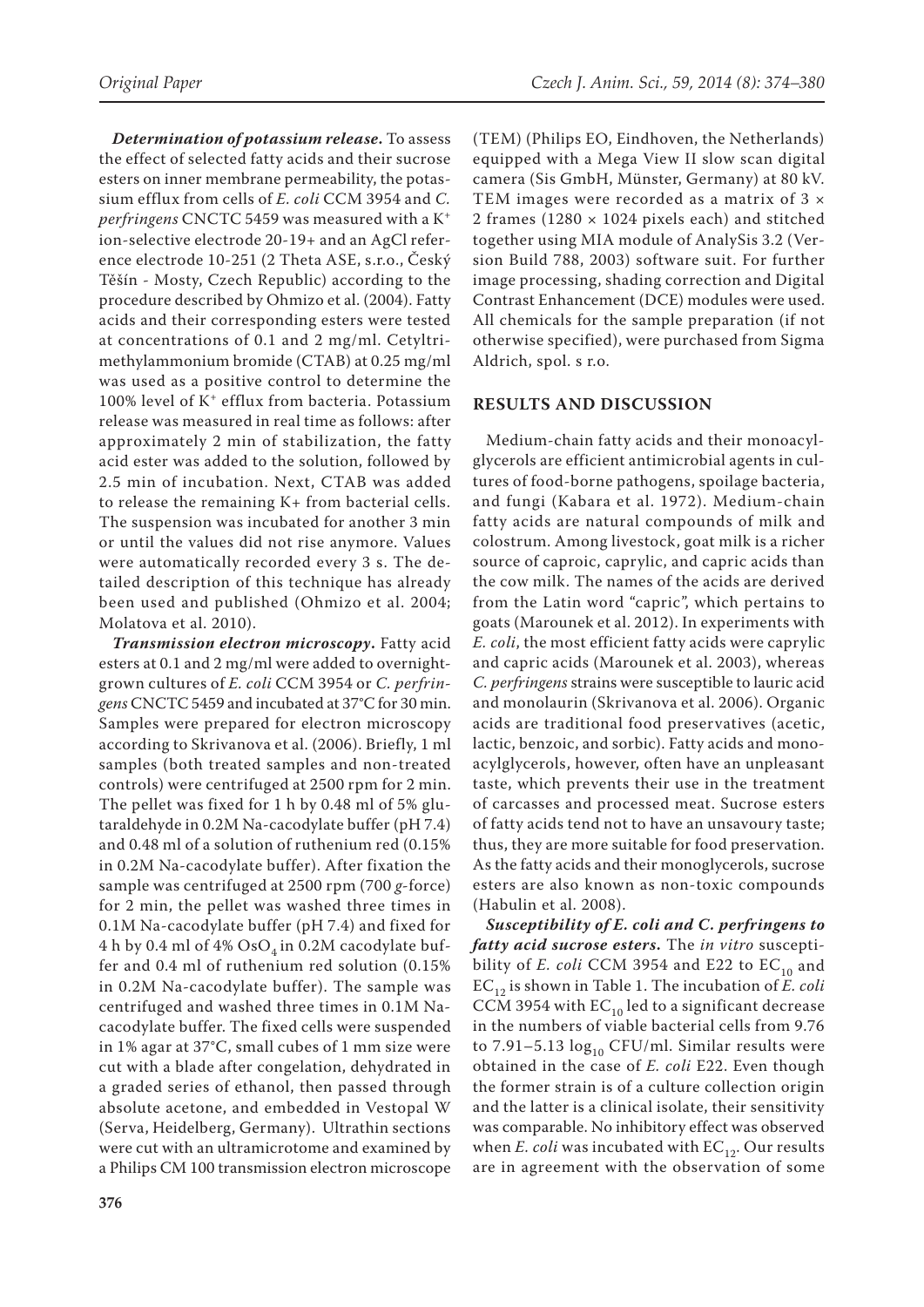Table 1. Plate counts of *E. coli* after overnight incubation with the sucrose ester of capric and lauric acid  $(EC_{10}$  and  $EC_{12}$ , respectively) compared to the control (0 mg/ml of the treatment). Average values and standard deviation in parentheses

| $c$ (mg/ml)      | $\mathrm{EC}_{10}$          | $\mathrm{EC}_{12}$ |
|------------------|-----------------------------|--------------------|
| E. coli CCM 3954 |                             |                    |
| $\Omega$         | 9.76(0.25)                  | 9.76(0.25)         |
| 0.1              | 7.91 $(0.54)$ *a            | $9.79(0.28)^{b}$   |
| 0.2              | $7.03(0.75)*$ <sup>a</sup>  | 9.50 $(0.45)^{b}$  |
| 0.5              | $6.30(0.40)$ *a             | $9.13(0.11)^{b}$   |
| 1                | $6.43(0.45)$ * <sup>a</sup> | $9.32(0.68)^{b}$   |
| $\overline{2}$   | 5.89 $(0.26)$ <sup>*b</sup> | 9.04 $(0.17)^{b}$  |
| 3                | $5.64~(0.23)*b$             | $9.27(0.24)^{b}$   |
| 5                | $5.13(0.44)*b$              | $8.84~(0.14)^{b}$  |
| E. coli E22      |                             |                    |
| $\Omega$         | 9.76(0.25)                  | 9.76(0.25)         |
| 0.1              | $8.86(0.47)^*$              | 9.24(0.21)         |
| 0.2              | $7.73(0.39)*$ <sup>a</sup>  | $9.42(0.57)^{b}$   |
| 0.5              | 7.37 $(0.24)$ *a            | $9.10(0.21)^{b}$   |
| 1                | $6.40(0.31)*$ a             | $9.81~(0.84)^{b}$  |
| $\overline{2}$   | 4.99 $(0.18)$ <sup>*b</sup> | $9.97(0.20)^{b}$   |
| 3                | $5.02(0.33)*b$              | $9.84~(0.27)^{b}$  |
| 5                | $4.84~(0.52)*^{\text{b}}$   | $9.15(0.22)^{b}$   |

Table 2. Plate counts of *C. perfringens* after overnight incubation with the sucrose ester of capric and lauric acid  $(EC_{10}$  and  $EC_{12}$ , respectively) compared to the control (0 mg/ml of the treatment). Average values and standard deviations in parentheses

| $c$ (mg/ml)               | $\mathrm{EC}_{10}$         | $\mathrm{EC}_{12}$ |
|---------------------------|----------------------------|--------------------|
| C. perfringens CNCTC 5459 |                            |                    |
| $\Omega$                  | 9.30(0.30)                 | 9.30(0.30)         |
| 0.1                       | $6.74(0.22)*$ <sup>a</sup> | $< 2^{*b}$         |
| 0.2                       | 6.79 $(0.28)$ *a           | $< 2^{*b}$         |
| 0.5                       | $6.22(0.35)$ *a            | $< 2^{*b}$         |
| 1                         | $4.08(0.51)$ *a            | $< 2^{\ast b}$     |
| $\overline{2}$            | $< 2^*$                    | $< 2^*$            |
| 3                         | $< 2^*$                    | $< 2^*$            |
| 5                         | $< 2^*$                    | $< 2^*$            |
| C. perfringens CIP 105178 |                            |                    |
| $\mathbf{0}$              | 9.54(0.41)                 | 9.54(0.41)         |
| 0.1                       | 7.97 $(0.47)$ *a           | $< 2^{*b}$         |
| 0.2                       | $6.12(0.34)$ *a            | $< 2^{\circ b}$    |
| 0.5                       | $5.97(0.27)$ *a            | $< 2^{*b}$         |
| 1                         | $6.12(0.51)$ *a            | $<2^{\circ b}$     |
| $\overline{2}$            | 3.82 $(0.22)$ *a           | $< 2^{*b}$         |
| 3                         | $< 2^*$                    | $< 2^*$            |
| 5                         | $< 2^*$                    | $< 2^*$            |
|                           |                            |                    |

\*values in the same column are significantly different from the control (0 mg/ml of the tested compound),  $P < 0.05$ a,b<sub>values</sub> in the same row with different superscripts are significantly different, *P* < 0.05

other authors (Conley and Kabara 1973; Hathcox and Beuchat 1996; Habulin et al. 2008). Contrary to these findings, Kato and Arima (1971), or Ferrer

\*values in the same column are significantly different from the control (0 mg/ml of the tested compound),  $P < 0.05$ a,b<sub>values</sub> in the same row with different superscripts are significantly different, *P* < 0.05

et al. (2005) did observe an antibacterial effect of sucrose monolaurate on *E. coli* in concentrations of 4 mg/ml and 1 mg/ml, respectively. Gram-positive



Figure 1. Efflux of K+ from *E. coli* CCM 3954 (**A**) and *C. perfringens* CNCTC 5459 (**B**) was monitored with an ionselective electrode. Cells were treated with capric and lauric acid sucrose esters, respectively. Fatty acid ester was added at a final concentration of 2 mg/ml at the time indicated by the arrow on the left; the arrow on the right indicates the time when cetyltrimethylammonium bromide (CTAB) was added at 0.25 mg/ml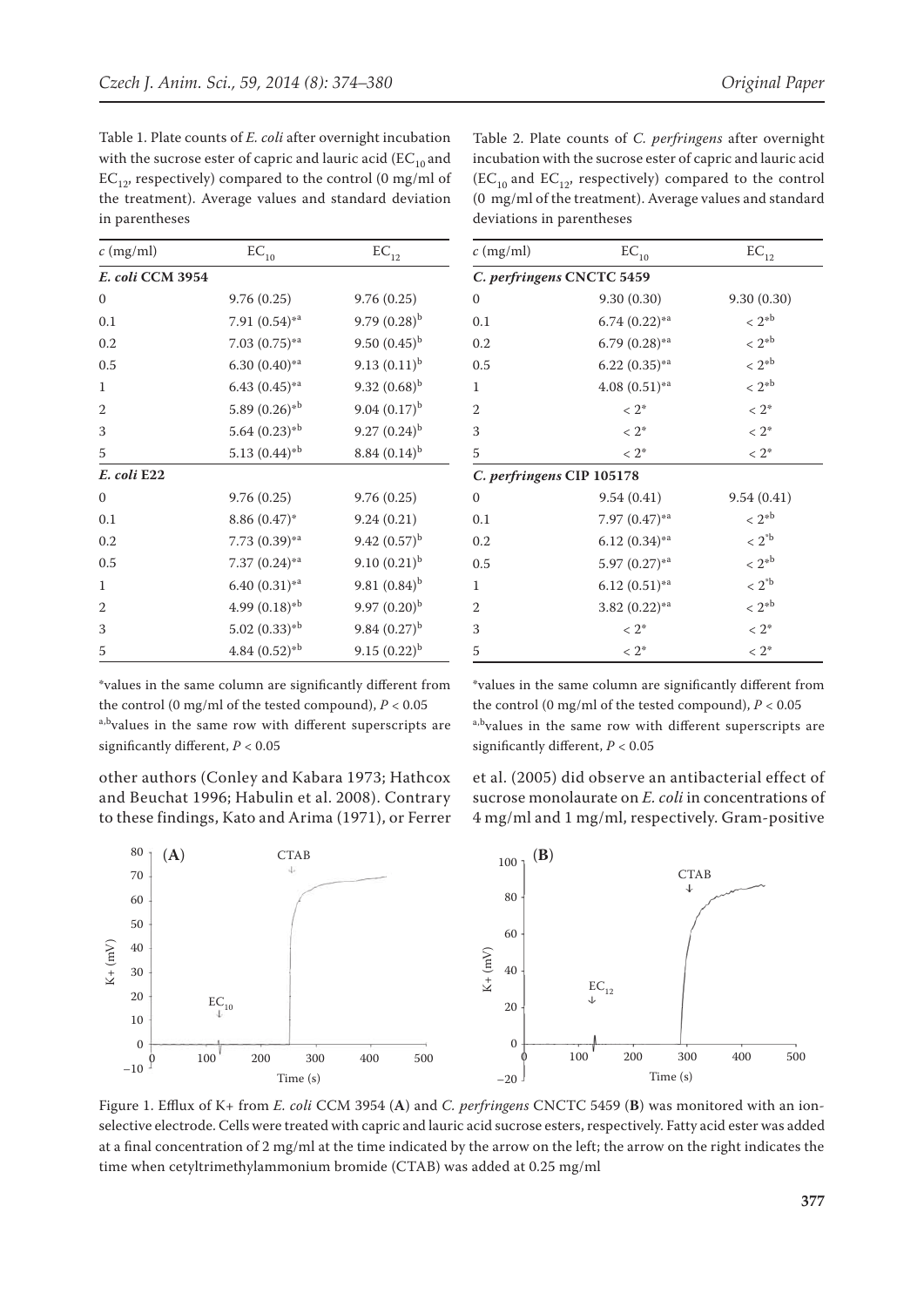

Figure 2. Effect of sucrose monolaurate (0.1 and 2 mg/ml) on the ultrastructure of *C. perfringens* CCM 4435, as demonstrated by transmission electron microscopy. Control sample (**2A**), sample treated with sucrose monoester of lauric acid at 0.1 mg/ml for 30 min (**2B**), cells treated with sucrose monoester of lauric acid at 2 mg/ml for 30 min (**2C, D**). Scale = 500 nm

*C. perfringens* was more sensitive to both esters (Table 2). The incubation of both *C. perfringens* CNCTC 5459 and *C. perfringens* CIP 105178 with  $EC_{12}$  (all tested concentrations) led to a reduction of viable cells below the detection limit  $(2 \log_{10}$ CFU/ml). Sucrose monodecanoate showed the same effect at concentrations higher than 1 or 2 mg/ml, respectively.

*Effect of fatty acids and their sucrose esters on bacterial permeability and cellular ultrastructure***.** Intracellular potassium ions were released by the action of CTAB. However, no K+ was released by the addition of sucrose esters of capric and lauric acid (Figure 1). In contrast, significant changes in the bacterial ultrastructure were observed after bacteria were treated for 30 min with fatty acids monoesters, as observed by transmission electron microscopy (Figure 2). The incubation of *E. coli* CCM 3954 and *C. perfringens* CNCTC 5459 with fatty acids or their esters (0.1 and 2 mg/ml) resulted in damage to cytoplasmic

structures. In some clostridial cells, incubation with a higher concentration of  $EC_{12}$  led to cell wall disruption (Figure 2C).

Various authors have hypothesized that organic acids may damage outer or cytoplasmic membranes, hinder macromolecular synthesis or denature proteins and DNA (reviewed by Ricke 2003). The increase in the permeability of bacterial membranes may also potentiate the effect of other antimicrobial agents, as shown with lactic acid and sodium laurylsulphate (Alakomi et al. 2000). However, the majority of experiments were carried out on free (or organic) fatty acids. Information about the mechanism of action on fatty acids derivatives is scarce.

In our study, membrane integrity was maintained in bacteria treated with capric and lauric acid sucrose esters. An increase in the K+ permeability of the cytoplasmic membrane, which usually leads to dissipation of the membrane potential (Katsu et al. 1984), was not observed. This result supports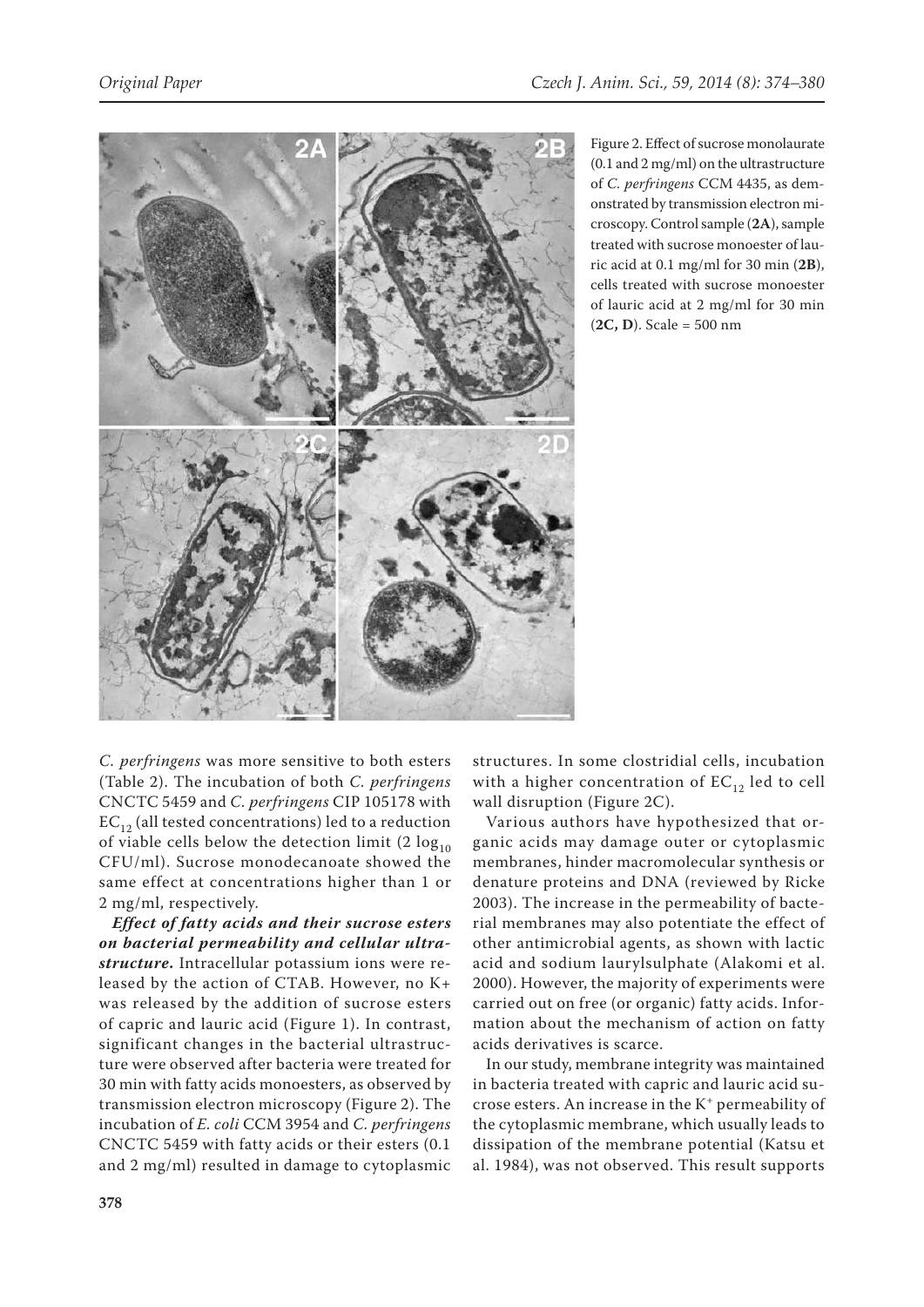our previous experiments with free fatty acids, in which no  $K^+$  leakage or  $TPP^+$  uptake was observed in *Clostridium perfringens* or *Campylobacter jejuni* cultures treated with caprylic, capric, and lauric acids (Skrivanova et al. 2006; Molatova et al. 2010) leading us to the conclusion that the mechanism of action of both free acids and their sucrose esters is based on a similar principle.

Contrary to the K+ permeability measurement, which showed no significant effect of fatty acids or their esters on cell permeability, electron microscopy showed obvious ultrastructural changes of the cells (Figure 2). A 30-minute incubation of the same strains of *E. coli* and *C. perfringens* with fatty acid esters (0.1 and 2 mg/ml) revealed damage to cytoplasmic structures, and in some cells of *C. perfringens*, incubation with 2 mg/l of the acid also led to the disintegration of the cell wall. However, cytoplasmic membrane appeared to remain intact. Similar changes in cytoplasmatic structures were observed in *Campylobacter jejuni, Escherichia coli,* and *C. perfringens* treated with free medium-chain fatty acids at concentrations up to 1 mg/ml (Skrivanova et al. 2006; Molatova et al. 2010). In the current set of experiments, sucrose monoesters were observed to have a similar effect on ultrastructure of treated cells as possessed the free fatty acids. Therefore, the same mechanism of action is probably present in both forms of  $C_{10}$ and  $C_{12}$ .

#### **CONCLUSION**

Sucrose esters of capric and lauric acids were found effective against *E. coli* and *C. perfringens*. Their effect on K<sup>+</sup> leakage and microscopic ultrastructure was comparable to the effect of their corresponding free fatty acids, as showed in our previous experiments. Sucrose esters represent another form of fatty acids that is suitable for reducing the bacterial contamination of animal products, whereas particularly in the food industry, the odourless character may be a benefit compared to free fatty acids.

#### **REFERENCES**

Alakomi H.-L., Skytta E., Saarela M., Mattila-Sandholm T., Latva-Kala K., Helander I.M. (2000): Lactic acid permeabilizes Gram negative bacteria by disrupting the outer membrane. Applied and Environmental Microbiology, 66, 2001–2005.

- Boyaval P., Corre C., Dupuis C., Roussel E. (1995): Effects of free fatty acids on propionic acid bacteria. Lait, 75, 17–29.
- Conley A.J., Kabara J.J. (1973): Antimicrobial action of esters of polyhydric alcohols. Antimicrobial Agents and Chemotherapy, 4, 501–506.
- Desbois A.P., Smith V.J. (2010): Antibacterial free fatty acids: activities, mechanisms of action and biotechnological potential. Applied Microbiology and Biotechnology, 85, 1629–1642.
- Ferrer M., Soliveri J., Plou F.J., Lopez-Cortes N., Reyes-Duarte D., Christensen M., Copa-Patino J.L., Ballesteros A. (2005): Synthesis of sugar esters in solvent mixtures by lipases from *Thermomyces lanuginosus* and *Candida antarctica* B, and their antimicrobial properties. Enzyme and Microbial Technology, 36, 391–398.
- Fietcher A. (1992): Biosurfactants: moving towards industrial application. Trends in Biotechnology, 10, 208–217.
- Galbraith H., Miller T.B. (1973): Effect of long chain fatty acids on bacterial respiration and amino acid uptake. Journal of Applied Bacteriology, 36, 659–675.
- Godshall M.A. (2001): Future directions for the sugar industry. International Sugar Journal, 103, 378–384.
- Habulin M., Sabeder S., Knez Z. (2008): Enzymatic synthesis of sugar fatty acid esters in organic solvent and in supercritical carbon dioxide and their antimicrobial activity. The Journal of Supercritical Fluids, 45, 338–345.
- Hathcox A.K., Beuchat L.R. (1996): Inhibitory effects of sucrose fatty acid esters, alone and in combination with ethylenediaminetetraacetic acid and other organic acids, on viability of *Escherichia coli* O157:H7. Food Microbiology, 13, 213–225.
- Kabara J.J., Swieczkowski D.M., Conley A.J., Truant J.P. (1972): Fatty acids and derivatives as antimicrobial agents. Antimicrobial Agents and Chemotherapy, 2, 23–28.
- Karlova T., Polakova L., Smidrkal J., Filip V. (2010): Antimicrobial effects of fatty acid fructose esters. Czech Journal of Food Sciences, 28, 146–149.
- Kato A., Arima K. (1971): Inhibitory effect of sucrose ester of lauric acid on the growth of *Escherichia coli*. Biochemical and Biophysical Research Communications, 42, 596–601.
- Katsu T., Tsuchiya T., Fujita Y. (1984): Dissipation of membrane potential of *Escherichia coli* cells induced by macromolecular polylysine. Biochemical and Biophysical Research Communications, 122, 401–406.
- Marounek M., Skrivanova E., Rada V. (2003): Susceptibility of *Escherichia coli* to C<sub>2</sub>-C<sub>18</sub> fatty acids. Folia Microbiologica, 48, 731–735.
- Marounek M., Pavlata L., Misurova L., Volek Z., Dvorak R. (2012): Changes in the composition of goat colostrum and milk fatty acids during the first month of lactation. Czech Journal of Animal Science, 57, 28–33.